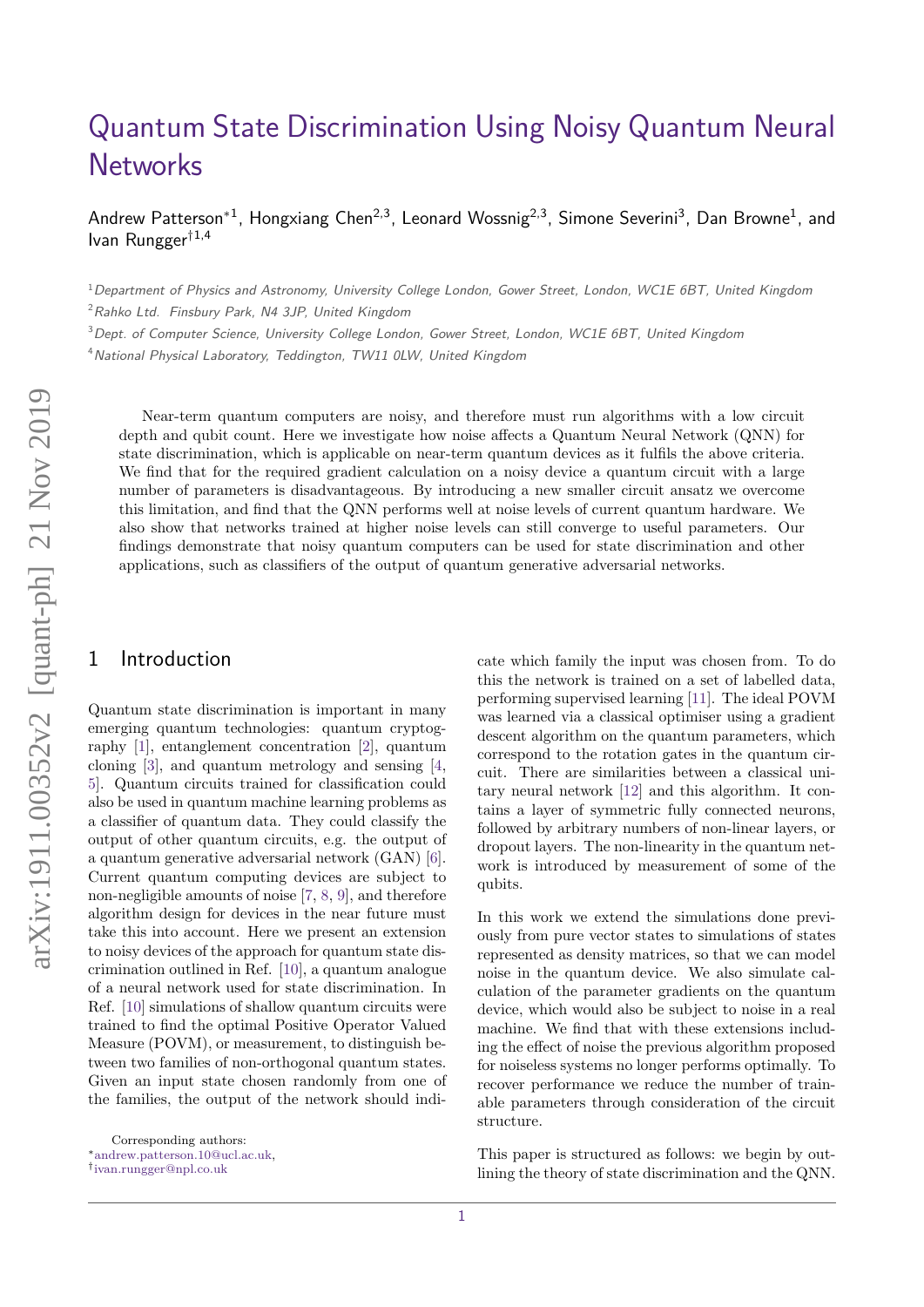We then discuss the simulation methods, gradient calculation and measurement. In Section [3](#page-4-0) we present the results, including the effect of reducing the number of parameters and the effects of noise on training the circuits.

## 2 Methods

#### 2.1 Quantum State Discrimination

We wish to discriminate a two-qubit input state,  $|\psi_{in}\rangle$ , which in general can be represented as a normalised vector with 4 complex components. The state is chosen randomly from two families of states, labelled *a* and *b*:

$$
|\psi_{in,a}\rangle = (\sqrt{1-a^2}, 0, a, 0), \tag{1}
$$

$$
|\psi_{in,b}\rangle = (0, \pm \frac{1}{\sqrt{2}}, \frac{1}{\sqrt{2}}, 0),
$$
 (2)

Note however that our results are expected to be applicable also to other families of states, since the circuit learning algorithm can be applied to general states.

To simulate the effect of noise we use density matrices to represent quantum states:

$$
\rho_{a(b)} = |\psi_{a(b)}\rangle\langle\psi_{a(b)}|.
$$
\n(3)

The value of *a* is drawn from a probability distribution  $a \in (0,1]$  which is characterised by its mean,  $\mu_a$ and standard deviation,  $\sigma_a$ . Note that the *b* states can take two values, depending on the sign in the second vector element; these are selected randomly, with equal chance. Primarily these states are chosen to reproduce the work in [\[10\]](#page-7-9) and in [\[13\]](#page-7-12), where the state discrimination was performed in a laboratory. Secondly, these states are non-orthogonal and can therefore not be discriminated from each other perfectly, making the problem harder for the algorithm.

### 2.2 The Quantum Neural Network

In a classical neural network some nodes are discarded during training, which is called dropout and stops the network from over-fitting [\[14\]](#page-7-13). We can also think of dropout as the introduction of non-linearity into the network. A network with dropout cannot be represented by any smaller, linear network, whereas a many-layered linear network can always be reduced to a single linear layer. Quantum evolution is unitary and linear, so if we wish to introduce non-linearity into a quantum neural network we need to include a measurement. Figure [1](#page-1-0) shows the structure of the QNN, where the choice of the second step of the circuit,  $V_{1,2}$ is conditioned on the outcome of a measurement on the first qubit. The measurement results are then used as the output of the neural network [\[10\]](#page-7-9).

There are two non-orthogonal states to discriminate, so if we wish to have a network that can be trained to not commit any errors, we must allow for it to produce an inconclusive result [\[13\]](#page-7-12). This allows the network to give a 'don't know' result as opposed to an erroneous one. Therefore we have a minimum of three outputs, necessitating two measurement qubits.

The output of the network is determined by the measurement outcome. As we begin in a random configuration and are training the system, we can arbitrarily select which label a measurement outcome corresponds to:

<span id="page-1-1"></span>
$$
\{|00\rangle : a, |01\rangle : b, |10\rangle : a, |11\rangle : inconclusive\}.
$$
 (4)

The choice of unbalanced labels may have an effect upon the outcome (e.g. more errors in *b* states), which could be mitigated with a choice of two inconclusive outcomes. In general one might adapt the assignment of measurement outcomes to labels according to the considered specific task.

<span id="page-1-0"></span>

Figure 1: The general form of the quantum circuits used in this work. The input state is on the bottom two qubits, and measuring the first qubit introduces a non-linear dropout layer. The sub-circuits *U*, *V*1*,*<sup>2</sup> are shown in Figure [2.](#page-2-0)

The structure of the  $U$  and  $V_{1,2}$  circuit blocks is given in Figure [2,](#page-2-0) where [2a](#page-2-0) shows the same circuits used in [\[10\]](#page-7-9) and [2b](#page-2-0) shows the reduced circuits introduced here, which we will discuss in more detail below. These circuits are small and have low-depth, so that they can be ran on a quantum computer which supports measurement as the circuit is running and classical feedback. This requires fast measurement and fast classical processing which is not possible in many current systems, but has been achieved in an ion-trap device [\[15\]](#page-7-14), meaning this algorithm could run on a current device.

The state discrimination task is then as follows: given a set of randomly selected and labelled input states, the classical optimiser must optimise the rotation angles  $\theta_{1,n}$  of the quantum circuit to maximise the likelihood of a correct determination of the state. A correct determination is found when the measurement output of the quantum circuit is equal to the corresponding input state label as defined in Equation [4.](#page-1-1)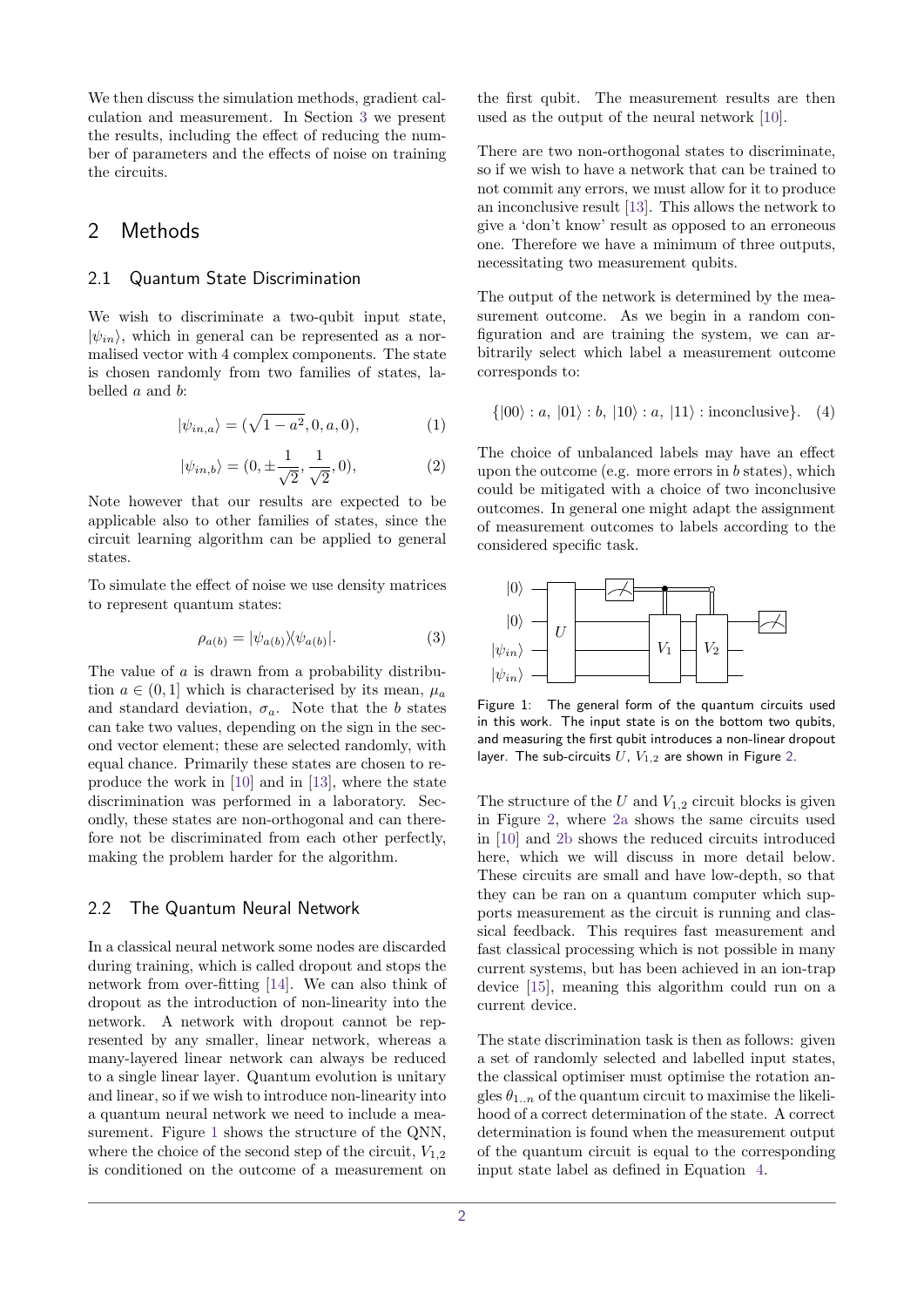<span id="page-2-0"></span>

(a) The *U* and *V* circuit blocks originally used in [\[10\]](#page-7-9).

(b) The form of the *U* and *V* blocks with a reduced number of parameters.

Figure 2: The circuits showing the trainable parameters, which are used in this work. Comparison of results obtained for the circuits [2b](#page-2-0) and [2a](#page-2-0) is made in Section [3.1.](#page-4-1)

#### 2.3 Optimisation

Since the input states are initially labelled, the task for the classical optimiser is a supervised learning task [\[11\]](#page-7-10). The optimiser used in this experiment is Adam [\[16\]](#page-7-15), which has been found to work well in a number of quantum variational algorithms [\[10,](#page-7-9) [17,](#page-7-16) [18,](#page-8-0) [19,](#page-8-1) [20\]](#page-8-2). It has also been shown classically that Adam deals well with noisy gradients [\[21\]](#page-8-3), which will be the output of our noisy quantum computer. This is possible since Adam uses the concept of momentum, where the gradients of past steps contribute to the current step. Other optimisers such as RotoSolve [\[22\]](#page-8-4) have been proposed, and a comparison of performance can be made in future work.

Noisy gradients are a feature of the work here: as gradient calculation must be performed on the noisy quantum device, we expect that the output gradients will be noisy. We also expect that there will be nonoptimal local minima in our loss landscape, as this is also a feature of the loss function in the noiseless case [\[10\]](#page-7-9). Finally we also expect that the loss landscape may feature 'barren plateaus', as these have been shown to be a feature of quantum optimisation problems [\[23\]](#page-8-5). This further motivates the choice of a gradient-based optimiser such as Adam.

We define the function to minimise, the cost function, as

$$
C = \alpha_{\rm err} P_{\rm err} + \alpha_{\rm inc} P_{\rm inc},\tag{5}
$$

where the positive real numbers  $\alpha_{\rm err}, \alpha_{\rm inc}$  are the cost parameters used to bias the network towards minimising errors or inconclusive results (P<sub>err</sub>, P<sub>inc</sub> are defined below). If for example we require the network to produce fewer errors, we can do this at the cost of recording more inconclusive results by increasing the value of  $\alpha_{\rm err}$  relative to the value of  $\alpha_{\rm inc}$ . We discuss the effect of changing the cost parameters in Section [3.1.](#page-4-1)

The measurement probabilities of a state, *ρ*, for a

generalised measurement,  $M = |\phi\rangle\langle\phi|$ , are given by:

$$
\langle \rho \rangle = \text{Tr}(|\phi\rangle\langle \phi|\rho), \tag{6}
$$

and the quantum state after measurement is given by |*φ*ih*φ*|*ρ*|*φ*ih*φ*|

$$
\rho_{\text{measured}} = \frac{|\phi \rangle \langle \phi | \rho | \phi \rangle \langle \phi |}{\text{Tr}(|\phi \rangle \langle \phi | \rho)}.
$$
(7)

Using this we can find the probability of an erroneous or inconclusive measurement

$$
P_{err} = \sum_{\rho_i \in b} (\langle \rho_i \rangle_{00} + \langle \rho_i \rangle_{10}) + \sum_{\rho_i \in a} \langle \rho_i \rangle_{01}, \qquad (8)
$$

$$
P_{inc} = \sum_{\rho_i \in a,b} \langle \rho_i \rangle_{11},\tag{9}
$$

where  $\rho_i$  is the input state, and  $\langle \rho_i \rangle_{jk}$  refers to the probability of obtaining a measurement of  $|jk\rangle$  from the circuit.

Discrimination of these states, without the use of a variational algorithm, has been shown in the laboratory to reach the theoretical best success probability, P<sub>suc</sub> of 0.833 for  $\mu_a = 0.25, \sigma_a = 0.01$  [\[13\]](#page-7-12). This is a minimum loss,  $L = 1 - P_{\text{succ}} = P_{\text{err}} + P_{\text{inc}}$ , of 0.166. For the equal probability case,  $P(|00\rangle) = P(|01\rangle) =$  $P(|10\rangle) = P(|11\rangle) = 0.25$ , the success rate is 0.385, this translates into a loss of 0*.*635. This gives us lower and upper expected bounds to compare our results for the loss to.

### <span id="page-2-1"></span>2.4 Gradient Calculation

Unlike gradient-free optimisers (such as Nelder-Mead [\[24\]](#page-8-6)) the Adam optimiser requires the calculation of parameter derivatives  $\left(\frac{\partial \langle C \rangle}{\partial \theta_{0..n}}\right)$ . In the previous work this was done using the forward differences formula [\[10\]](#page-7-9), which requires direct access to the components of the wavefunction. In a real quantum computer this is difficult to achieve, and hence here we use a more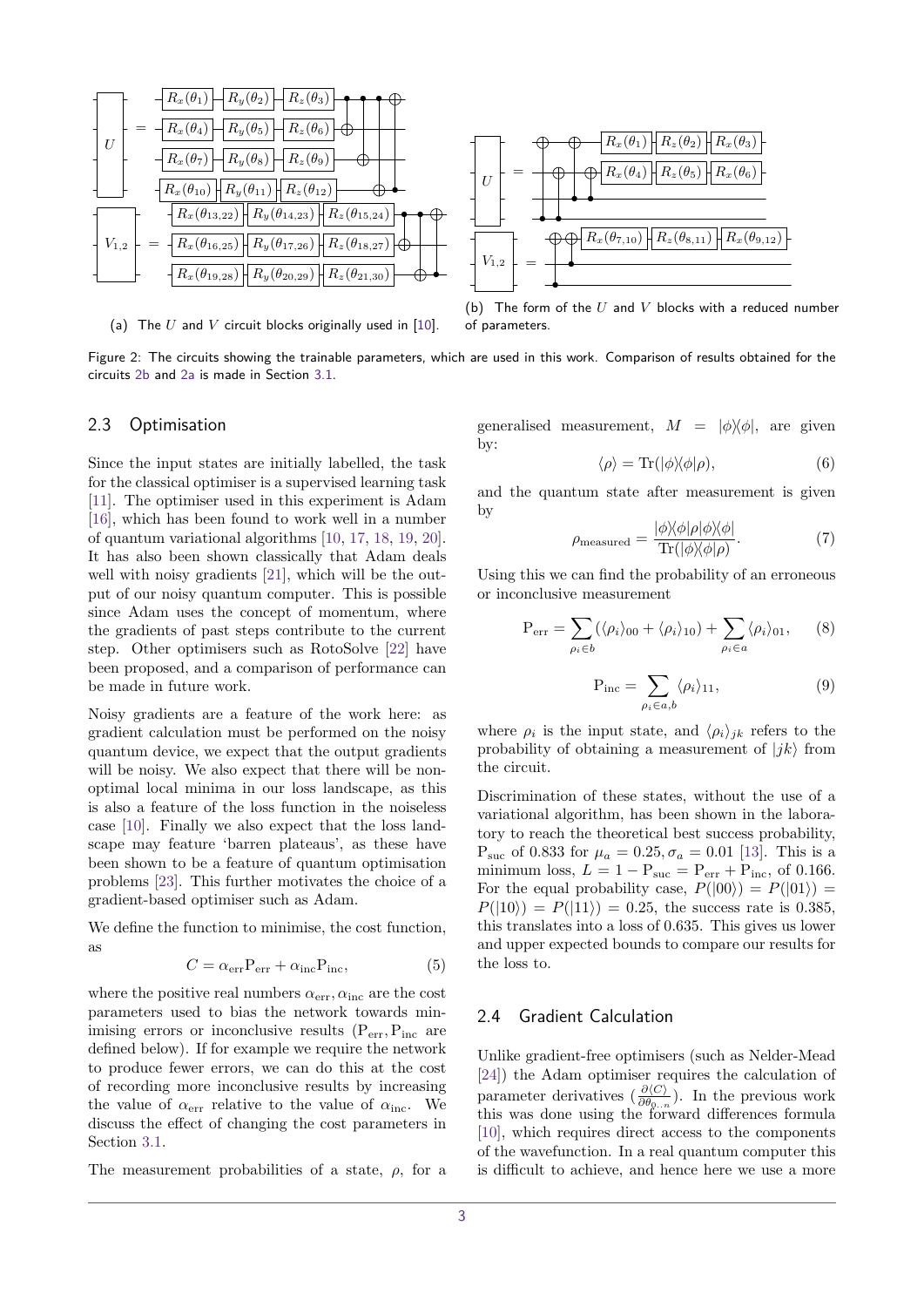practical approach. Calculation of the gradients of quantum parameters has received attention recently [\[25,](#page-8-7) [26,](#page-8-8) [27\]](#page-8-9) due to the introduction of variational methods such as the variational quantum eigensolver (VQE) [\[28\]](#page-8-10). The gradient of the loss function with respect to a parameter  $\theta_i$  is calculated by the method outlined in [\[25\]](#page-8-7), which requires two extra repetitions of the circuit for each  $\theta_i$ :

$$
\frac{\partial \langle C \rangle}{\partial \theta_i} = \langle C \rangle^+ - \langle C \rangle^-, \tag{10}
$$

where  $\langle C \rangle^{\pm}$  is calculated by changing  $\theta_i$  by  $\pm \frac{\pi}{4}$ , and leaving all other parameters in the circuit constant.

### 2.5 Reduced circuit

For the probability distribution of *a* determined by  $\mu_a = 0.25$  and  $\sigma_a = 0.01$  the maximum theoretical success rate  $(P_{\text{succ}})$  is 0.8333 [\[13\]](#page-7-12), which was obtained with the long circuit in Ref. [\[10\]](#page-7-9). However, after optimisation of circuit parameters for our larger circuit in Figure [2a](#page-2-0) we reach only 0*.*72, which is significantly smaller than the theoretical limit. We attribute this discrepancy to the different implementations of the optimisation procedure, and to the different calculation of the gradients. To overcome this sub-optimal result we designed the shorter circuits in Fig. [2b.](#page-2-0) The choice of the reduced circuit is motivated by the consideration that for this task the rotations on the state qubits have a smaller effect on the measurement outcomes than rotations on the measurement qubits. This choice of structure is so that the input states are entangled with both output qubits, and then the measurement qubits are rotated. The choice of rotations about the x-axis, followed by the z-axis, and then again the x-axis allows for the initial state to be transformed to any other state on the surface of the Bloch sphere [\[29\]](#page-8-11). With this short circuit (Figure [2b\)](#page-2-0) we obtain a success rate of 0*.*826, close to optimal performance. This is the circuit used for the results presented, except where we explicitly note that the longer circuit is used.

We note that as the shorter circuits do not explore the full Hilbert space of all the qubits, they may not be necessarily optimal for all discrimination tasks. Investigations into the capability of different variational quantum circuits have been made in [\[30\]](#page-8-12). Here we present evidence that when used on a noisy device, the smaller variational circuit converges to better results than the larger circuit. In general a trade-off needs to be made between this better resilience to noise and the ability of the circuit to distinguish very complex states.

#### 2.6 Noise

Noise in quantum computers can be modelled by a superoperator,  $\mathcal{E}(\rho)$ , which is a completely positive, trace-preserving map on the state  $\rho$  [\[29\]](#page-8-11). We can give the operator-sum representation of  $\mathcal E$  by introducing the Kraus operators, *Ek*:

$$
\mathcal{E}(\rho) = \sum_{k} E_k \rho E_k^{\dagger}, \qquad (11)
$$

and to preserve the trace of  $\rho$ , they must obey the relation

$$
\sum_{k} E_{k}^{\dagger} E_{k} = 1. \tag{12}
$$

For the single-qubit noise channel our operators are the single qubit Pauli operators, modified by the noise probability, *p*, to give the depolarising channel:

$$
E_0 = \sqrt{1 - \frac{3p}{4}} \begin{bmatrix} 1 & 0 \\ 0 & 1 \end{bmatrix}, E_1 = \sqrt{\frac{p}{4}} \begin{bmatrix} 0 & 1 \\ 1 & 0 \end{bmatrix},
$$
  
\n
$$
E_2 = \sqrt{\frac{p}{4}} \begin{bmatrix} 0 & -i \\ i & 0 \end{bmatrix}, E_3 = \sqrt{\frac{p}{4}} \begin{bmatrix} 1 & 0 \\ 0 & -1 \end{bmatrix}.
$$
 (13)

For the two qubit noise channel, which is applied after a two-qubit gate, the Kraus operators are tensor products of the combinations of these operators, i.e.  $E_0 \otimes E_0, \ldots E_1 \otimes E_2, \ldots E_3 \otimes E_3$ . The probability of the single qubit noise channel is  $p_{1q} = \frac{4}{5}p_{2q}$ . This is the one-qubit marginal probability of error for the twoqubit gates [\[31\]](#page-8-13), i.e. the probability of a single qubit error without condition of an error on the other qubit. This is a commonly used assumption in the quantum error correction literature [\[32\]](#page-8-14), which assumes that the error process in single and two qubit gates is the same. In real devices the process can be quite different, but we nevertheless choose this method as it is an upper limit on the error probability of the single qubit gate. When quoting the noise level in this paper, we will always refer to  $p_{2q}$ . We set the highest noise level in our simulations to  $p_{2q} = 0.1$ , as this is an upper limit on two-qubit gate fidelities reported on current quantum hardware [\[7,](#page-7-6) [8,](#page-7-7) [9\]](#page-7-8).

Note that here we have not considered asymmetric noise or different quality qubits. However, we believe that correcting for a systematic bias such as this is possible for a variational algorithm, as seen in [\[33\]](#page-8-15). Furthermore, in actual devices the single qubit noise probability reported is much lower than 4*/*5 of the two qubit gate noise level. For example, the single qubit gate error rate reported in [\[9\]](#page-7-8) is  $1.4 \times 10^{-3}$ , whereas the two qubit gate fidelity is  $9.3 \times 10^{-3}$ , and the ratio between these is approximately 3*/*20, at least a factor of 5 lower. In our simulations the single qubit noise is set to the higher limit of  $4/5$ , so that we are more demanding of the algorithm.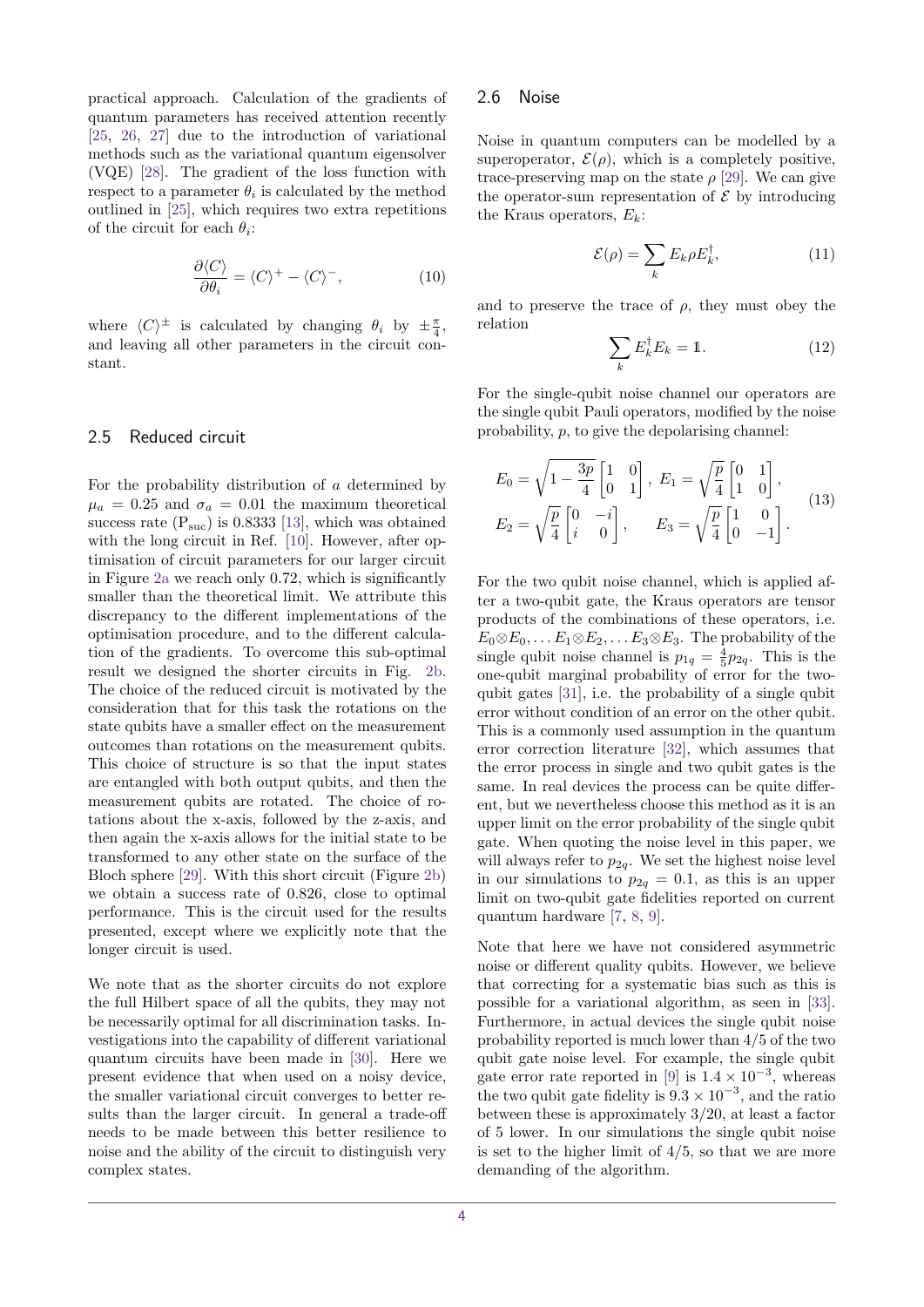<span id="page-4-2"></span>

Figure 3: The distribution of  $P_{inc}$  and  $P_{err}$  from 25 repeats of a network biased towards reducing errors, and one with a balanced cost function, for  $\mu_a = 0.5$ , and  $\sigma_a = 0.15$ . An example undesirable output for a single minimising error run is in the inset, where no *b* states are measured correctly, but the network still converges (the x-axis shows the output label and the colour is the input state). The interquartile range is contained within the box, and the 5th and 95th percentiles are marked by the whiskers. Outliers of this range are marked by a diamond. The mean is marked with a white square, and the median is the line across the box.

Simulations of the quantum device were performed on a simulator built using the Tensorflow machine learning package [\[34\]](#page-8-16), and verified with the Cirq [\[35\]](#page-8-17) quantum simulation package. In our simulations we set the initial angles, which are our parameters to be optimised, at random values. The labelled quantum state is an input to the circuit in Figure [1,](#page-1-0) that circuit is ran and the measurement probabilities calculated and with them the cost. The gradient of the cost with respect to each parameter is then calculated by the method described in section [2.4,](#page-2-1) and the parameters are updated according to the Adam optimiser to minimise the cost. This routine is repeated until the cost no longer significantly decreases.

# <span id="page-4-0"></span>3 Results

## <span id="page-4-1"></span>3.1 Effect of cost function choice and circuit depth

In Figure [3](#page-4-2) we compare the obtained optimised Perr and  $P_{inc}$  for an error minimising cost function ( $\alpha_{err}$ )  $60, \alpha_{inc} = 10$ ) and a balanced cost function ( $\alpha_{err}$ )  $40, \alpha_{inc} = 40$ ). The error minimising cost function often results in a practically unusable network, because while it gives a low probability of error, the probability of inconclusive results is too high, as seen for an extreme case in the inset of Figure [3.](#page-4-2) Note that in this particular case all *b* states are detected as inconclusive, and one could in principle switch the inconclusive and *b* labels to obtain a good discrimination. However, for the more general case this will not be possible.

In comparison to the error minimising setting, the results for the balanced cost function are stable and generally give both small  $P_{err}$  and  $P_{inc}$ , with some Perr comparable to the error minimising setting. For the remaining analysis we therefore use the balanced cost function ( $\alpha_{\text{err}} = \alpha_{\text{incon}} = 40$ ). We note that as the noise level is increased,  $P_{inc}$  and  $P_{err}$  progressively tend to larger values. The effect of noise will be analysed in detail in the next section.

We next investigate the influence of the number of parameters in the quantum circuit on the loss. In Figure [4](#page-5-0) we compare the distributions of loss between the circuit with more trainable parameters in Figure [2a](#page-2-0) to the circuit with fewer parameters in Figure [2b.](#page-2-0) It can be seen that the reduced circuits consistently perform better than the long circuits. It is more difficult to train circuits with a large number of parameters both without and with noise, as seen in Figure [5.](#page-5-1) We see that the higher noise cases always converge to a higher loss, and that the reduced circuits perform better in both cases.

Even with very low noise, the output is worse for larger circuits. This suggests that with more parameters the algorithm struggles to optimise, when the gradient calculations are performed on the quantum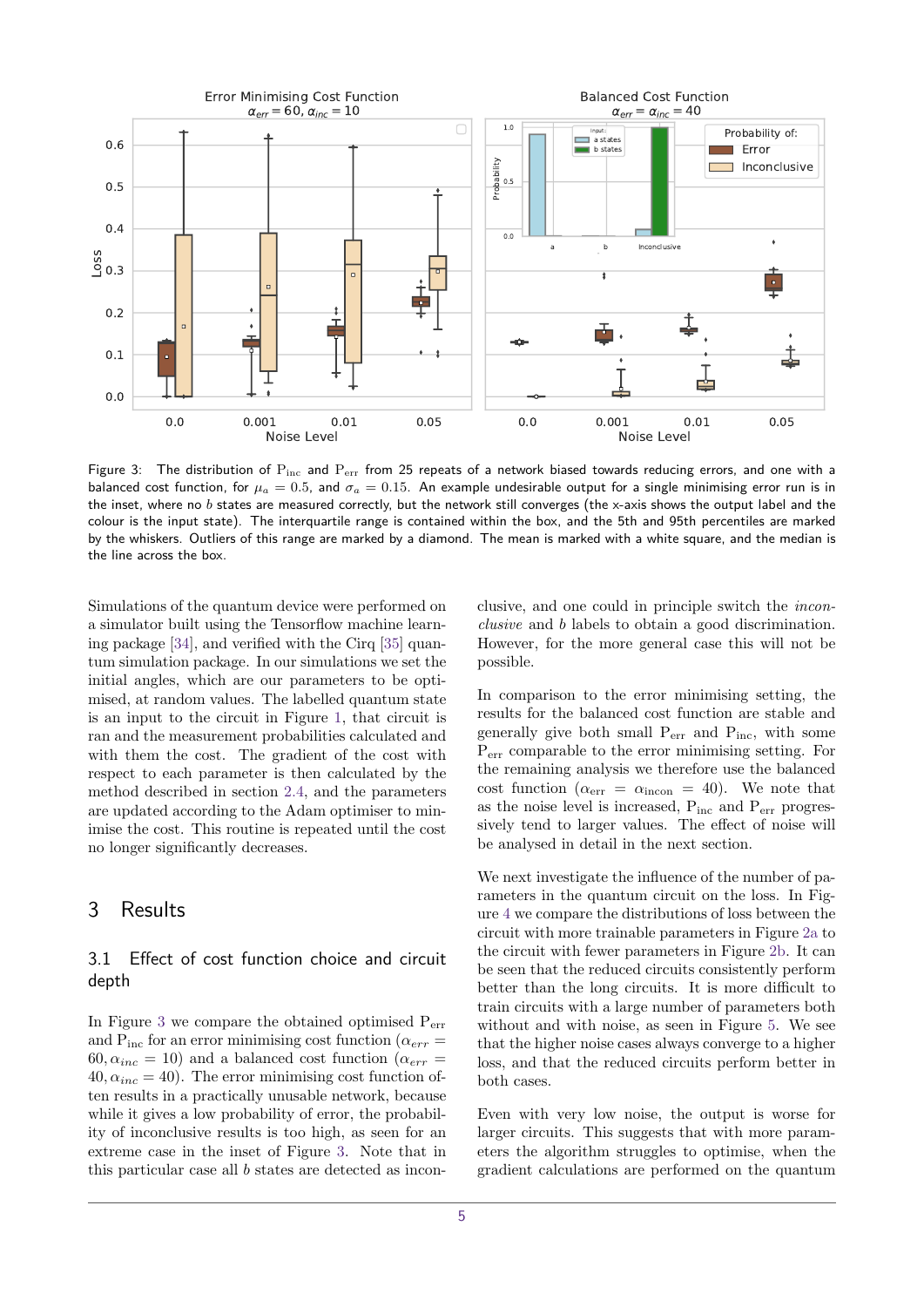<span id="page-5-0"></span>

Figure 4: The distributions of loss  $(P_{err} + P_{inc})$  at different noise levels for the two circuits shown in Figure [2.](#page-2-0) Both have other parameters fixed,  $\mu_a = 0.5, \sigma_a = 0.15, \alpha_{\text{err}} = \alpha_{\text{inc}} =$ 40. We observe that reducing the number of parameters is advantageous at all noise levels.

<span id="page-5-1"></span>

Figure 5: Evolution of the normalised cost functions for larger and reduced circuits for  $\mu_a = 0.5$  and  $\sigma_a = 0.15$ , with noise levels of 0*.*001 and 0*.*1. Shown here is the number of steps taken to converge. Note that the time taken to complete a single step of the longer circuit is much greater than for the reduced circuit.

device. Good performance of the short circuit also in presence of noise can be due to the noisy gradient regularising the training, thereby optimising performance [\[11\]](#page-7-10). Moreover, the Adam optimiser has been designed to work well with noisy gradients [\[16\]](#page-7-15).

### 3.2 Effect of noise

In Figure [6](#page-5-2) the noise-less case is compared to resulting optimised loss for increasing noise levels (note that in this section we always use the reduced circuit). It can be seen that using this algorithm with zero noise produces the lowest loss, as one expects intuitively.

<span id="page-5-2"></span>

Figure 6: The distribution of loss for 25 repeats of training the network. The cost function is balanced,  $\alpha_{\text{err}} = \alpha_{\text{inc}} =$ 40,  $\mu_a = 0.5$ , and  $\sigma_a = 0.15$ . At levels of noise present in current devices, 0*.*01, the loss value is favourable, an average of 0*.*2.

With increasing noise the average loss increases continuously. In presence of noise there are a few highloss outliers, which we attribute to the optimiser becoming stuck in local minima of the cost function. As the noise is increased, performance deteriorates, but is no worse than the random output limit, 0*.*635. Importantly, at noise levels comparable to current devices,  $p_{2q} = 0.01$ , the algorithm is still performing well, at an average loss of 0*.*2.

The overlap of the two states to be discriminated be-The overlap of the two states to be discriminated be-<br>tween is equal to  $a/\sqrt{2}$ , and increases with  $\mu_a$ . States which overlap more should be harder to discriminate, which we indeed see in Figure [7.](#page-6-0) Increasing noise in the system reduces the difference between higher and lower values of  $\mu_a$ , since the loss approaches the result for a fully random output. At high noise levels and high  $\mu_a$ , some runs are performing even worse than the random output limit (0*.*635), but on average the loss remains well below that value. In general we conclude that the tolerable levels of noise depend on the overlap between the states, where small overlap allows the states to be discriminated even for higher noise in the quantum computer.

In general a high level of noise always leads to a higher loss. However, we find that when noise is applied only during the training of the parameters, the optimised parameters are rather resilient to this training noise. To show this in Figure [8](#page-6-1) we present the results when training the device at one noise level, and validating at another. We see that even with high levels of training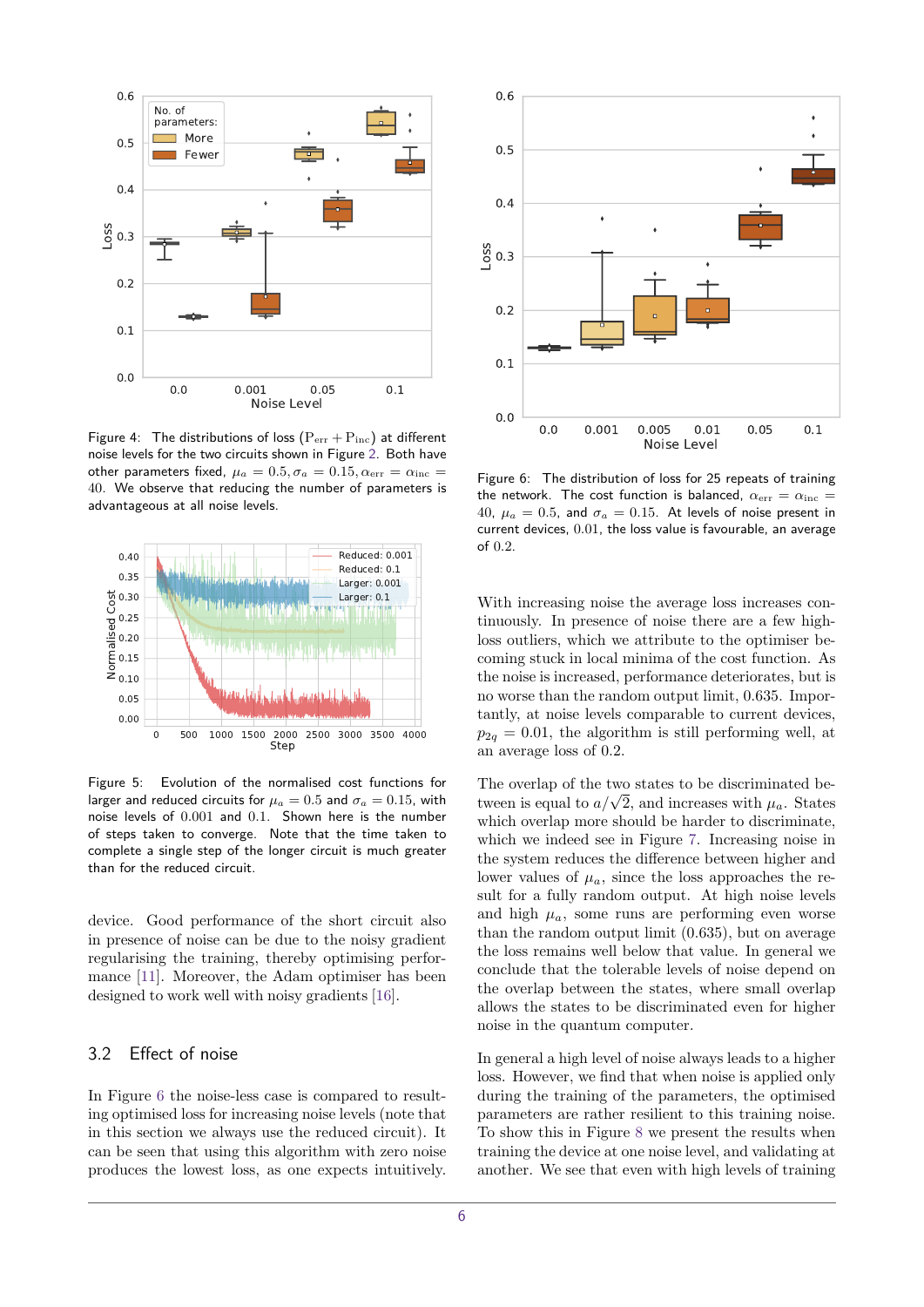<span id="page-6-0"></span>

Figure 7: The distribution of loss  $(P_{err} + P_{inc})$  and the effect of different values of  $\mu_a$ . The cost function is balanced,  $\alpha_{\text{err}} = \alpha_{\text{inc}} = 40$ , and  $\sigma_a = 0.15$ . We see that for lower values of  $\mu_a$ , corresponding to smaller overlap between the states to be discriminated, the discrimination task is performed better.

<span id="page-6-1"></span>

Figure 8: Distribution of loss  $(P_{err} + P_{inc})$  against training noise for a selection of noise levels in the validation circuit.

noise the optimiser converges onto good parameters, as we find comparably low loss levels when validating those parameters trained at a high noise level with low noise in the validation step. Also here we find that when validating at noise levels seen in current devices,  $p_{2q} = 0.01$ , the average loss does not increase above 0*.*25, which would be acceptable to use for state discrimination.

<span id="page-6-2"></span>

Figure 9: The distribution of loss and *θ*<sup>10</sup> obtained at different noise levels. Here we can see the effect of noise on the values of  $\theta_{10}$  that the optimiser converges to. We only show a single representative parameter  $\theta_{10}$ , since we have a approximately similar behaviour for all other parameters.

Finally, we investigate the effect of the noise during training on the actual values of the optimised parameters in the circuit. In Figure [9](#page-6-2) we present the distribution of  $\theta_{10}$  for different values of noise. The values of  $\theta$  are all taken modulo  $2\pi$ , and at zero validation noise to remove the effect of validation errors on the loss. We see that the range of angles converged upon increases as the noise in the circuit increases. Some values become stuck at high loss, and there can be different values for the minimal loss parameters. The increase in noise seems to change not just the final loss, but the parameters found that minimise loss. We cannot rule out the correlation between different parameters as the noise level changes. Combined with what we see in Figure [8,](#page-6-1) that good parameters are still found at higher noise levels, we may conclude that noise in the circuit can push the optimiser out of local minima, so that it can find some other local minima at lower loss.

From the results presented here we see that this algorithm performs well in the presence of noise in the training and validation steps (Figure [6\)](#page-5-2), and that parameters found on a noisy device work well when validated on a device with low noise (Figure [8\)](#page-6-1). When calculating parameter gradients on a noisy quantum device, reducing the number of parameters has a positive effect, as shown in Figure [4](#page-5-0) and Figure [5.](#page-5-1)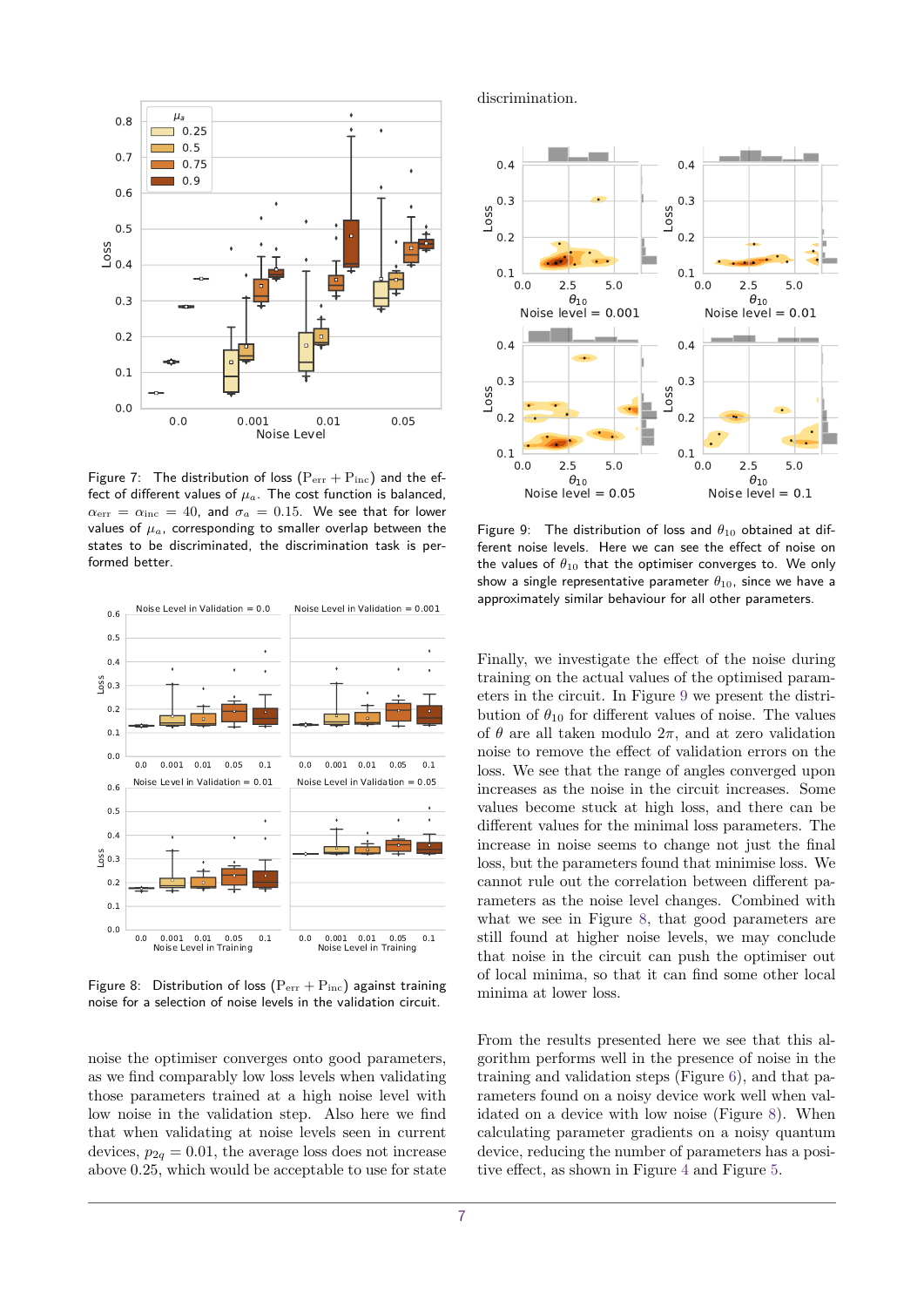# 4 Conclusion

We have shown that a QNN can be trained for the task of state discrimination on a noisy device, with noise levels found in current NISQ devices. We have also shown that gradient descent algorithms are viable on noisy quantum devices, given a good choice of classical algorithm. As discussed in [\[30\]](#page-8-12), choice of training circuits in variational quantum algorithms has a large effect upon success. Here we reduced the number of parameters by removing rotation gates from the input states, and indeed show that the low circuit depth and qubit count of our algorithm is beneficial in the presence of noise. We were able to reduce the circuit size by using our knowledge of the variational problem. The smaller circuit size has the extra advantage of reducing the training time. While we specifically considered the task of quantum state discrimination, the algorithm presented here can be equally applied to such problems as verification of general quantum machine learning outputs, and applications in sensing, imaging and metrology.

# Acknowledgements

AP is supported by the InQUBATE Training and Skills Hub [grant EPSRC EP/P510270/1]. IR acknowledges financial support from the UK Department of Business, Energy and Industrial Strategy (BEIS). HC acknowledges the support though a Teaching Fellowship from UCL. LW acknowledges kindly the support through the Google PhD Fellowship in Quantum Computing. DB acknowledges support from the EPSRC Prosperity Partnership in Quantum Software for Modelling and Simulation [grant No.  $EP/S005021/1$ ]. AP acknowledges the use of the UCL Myriad High Throughput Computing Facility (Myriad@UCL), and associated support services, in the completion of this work.

# References

- <span id="page-7-0"></span>[1] C. H. Bennett. "Quantum cryptography using any two nonorthogonal states". In: *Phys. Rev. Lett.* 68.21 (1992), pp. 3121–3124. issn: 0031-9007. poi: [10.1103/PhysRevLett.68.3121.](https://doi.org/10.1103/PhysRevLett.68.3121)
- <span id="page-7-1"></span>[2] A. Chefles. "Quantum state discrimination". In: *Contemp. Phys.* 41.6 (2000), pp. 401–424. ISSN: 0010-7514. DOI: [10.1080/00107510010002599.](https://doi.org/10.1080/00107510010002599)
- <span id="page-7-2"></span>[3] L.-M. Duan and G.-C. Guo. "Probabilistic Cloning and Identification of Linearly Independent Quantum States". In: *Phys. Rev. Lett.* 80.22 (1998), pp. 4999–5002. issn: 0031-9007. poi: [10.1103/PhysRevLett.80.4999.](https://doi.org/10.1103/PhysRevLett.80.4999)
- <span id="page-7-3"></span>[4] V. Giovannetti, S. Lloyd, and L. Maccone. "Advances in quantum metrology". In: *Nat. Photonics* 5.4 (2011), pp. 222–229. issn: 1749-4885. doi: [10.1038/nphoton.2011.35.](https://doi.org/10.1038/nphoton.2011.35)
- <span id="page-7-4"></span>[5] S. Lloyd. "Enhanced Sensitivity of Photodetection via Quantum Illumination". In: *Science* 321.5895 (2008), pp. 1463–1465. issn: 0036-8075. doi: [10.1126/science.1160627.](https://doi.org/10.1126/science.1160627)
- <span id="page-7-5"></span>[6] M. Benedetti et al. "Adversarial quantum circuit learning for pure state approximation". In: *New J. Phys.* 21.4 (2019), p. 043023. issn: 1367-2630. doi: [10.1088/1367-2630/ab14b5.](https://doi.org/10.1088/1367-2630/ab14b5)
- <span id="page-7-6"></span>[7] IBM. *Quantum systems - IBM Q*. 2019.
- <span id="page-7-7"></span>[8] S. S. Hong et al. "Demonstration of a Parametrically-Activated Entangling Gate Protected from Flux Noise". In: *Preprint* (2019). arXiv: [1901.08035](https://arxiv.org/abs/1901.08035).
- <span id="page-7-8"></span>[9] Y. Chen et al. "Qubit Architecture with High Coherence and Fast Tunable Coupling". In: *Phys. Rev. Lett.* 113.22 (2014), p. 220502. issn: 0031-9007. DOI: [10.1103/PhysRevLett.113.220502.](https://doi.org/10.1103/PhysRevLett.113.220502)
- <span id="page-7-9"></span>[10] H. Chen et al. "Universal discriminative quantum neural networks". In: *Preprint* (2018). arXiv: [1805.08654](https://arxiv.org/abs/1805.08654).
- <span id="page-7-10"></span>[11] I. Goodfellow, Y. Bengio, and A. Courvillle. *Deep learning*. MIT Press, 2016.
- <span id="page-7-11"></span>[12] M. Arjovsky, A. Shah, and Y. Bengio. "Unitary Evolution Recurrent Neural Networks". In: *Preprint* (2015). arXiv: [1511.06464](https://arxiv.org/abs/1511.06464).
- <span id="page-7-12"></span>[13] M. Mohseni, A. M. Steinberg, and J. A. Bergou. "Optical Realization of Optimal Unambiguous Discrimination for Pure and Mixed Quantum States". In: *Phys. Rev. Lett.* 93.20 (2004), p. 200403. ISSN: 0031-9007. DOI: [10.1103/PhysRevLett.93.200403.](https://doi.org/10.1103/PhysRevLett.93.200403)
- <span id="page-7-13"></span>[14] N. Srivastava et al. "Dropout: A simple way to prevent neural networks from overfitting". In: *Journal of Machine Learning Research* 15 (2014), pp. 1929–1958. issn: 15337928.
- <span id="page-7-14"></span>[15] V Negnevitsky et al. "Repeated multi-qubit readout and feedback with a mixed-species trapped-ion register". eng. In: *Nature* 563.7732 (2018), p. 527. doi: [10.1038/s41586-018-0668-z.](https://doi.org/10.1038/s41586-018-0668-z)
- <span id="page-7-15"></span>[16] D. P. Kingma and J. Ba. "Adam: A Method for Stochastic Optimization". In: *Preprint* (2014). arXiv: [1412.6980](https://arxiv.org/abs/1412.6980).
- <span id="page-7-16"></span>[17] P. Gokhale et al. "Partial Compilation of Variational Algorithms for Noisy Intermediate-Scale Quantum Machines". In: *Proceedings of the 52nd Annual IEEE/ACM International Symposium on Microarchitecture - MICRO '52*. New York, New York, USA: ACM Press, 2019, pp. 266–278. isbn: 9781450369381. poi: [10.1145/3352460.3358313.](https://doi.org/10.1145/3352460.3358313) arXiv: [1909.07522](https://arxiv.org/abs/1909.07522).